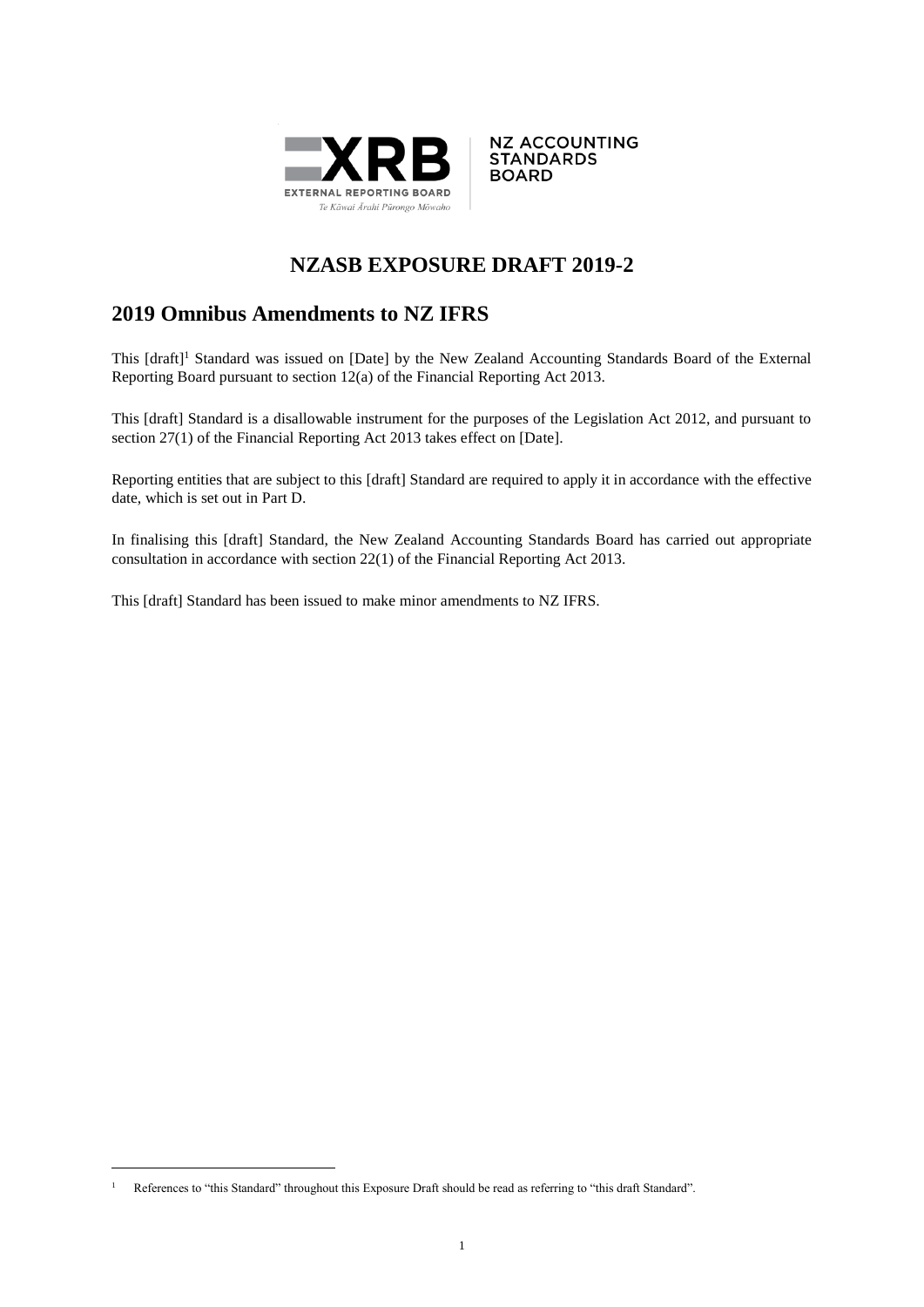#### COPYRIGHT

© External Reporting Board (XRB) 2019

This XRB standard contains International Financial Reporting Standards (IFRS® ) Foundation copyright material. Reproduction within New Zealand in unaltered form (retaining this notice) is permitted for personal and non-commercial use subject to the inclusion of an acknowledgement of the source.

Requests and enquiries concerning reproduction and rights for commercial purposes within New Zealand should be addressed to the Chief Executive, External Reporting Board at the following email address[: enquiries@xrb.govt.nz](mailto:enquiries@xrb.govt.nz) and the IFRS Foundation at the following email address: licences@ifrs.org

All existing rights (including copyrights) in this material outside of New Zealand are reserved by the IFRS Foundation. Further information and requests for authorisation to reproduce for commercial purposes outside New Zealand should be addressed to the IFRS Foundation.

ISBN [insert ISBN]

#### Copyright

IFRS Standards are issued by the International Accounting Standards Board Columbus Building, 7 Westferry Circus, Canary Wharf, London, E14 4HD, United Kingdom. Tel: +44 (0)20 7246 6410 Fax: +44 (0)20 7246 6411 Email[: info@ifrs.org](mailto:info@ifrs.org) Web: [www.ifrs.org](http://www.ifrs.org/)

#### **Copyright © International Financial Reporting Standards Foundation** All rights reserved.

Reproduced and distributed by the External Reporting Board with the permission of the IFRS Foundation.

This English language version of the IFRS Standards is the copyright of the IFRS Foundation.

- 1. The IFRS Foundation grants users of the English language version of IFRS Standards (Users) the permission to reproduce the IFRS Standards for
	- (i) the User's Professional Use, or
	- (ii) private study and education

**Professional Use**: means use of the English language version of the IFRS Standards in the User's professional capacity in connection with the business of providing accounting services for the purpose of application of IFRS Standards for preparation of financial statements and/or financial statement analysis to the User's clients or to the business in which the User is engaged as an accountant.

For the avoidance of doubt, the abovementioned usage does not include any kind of activities that make (commercial) use of the IFRS Standards other than direct or indirect application of IFRS Standards, such as but not limited to commercial seminars, conferences, commercial training or similar events.

- 2. For any application that falls outside Professional Use, Users shall be obliged to contact the IFRS Foundation for a separate individual licence under terms and conditions to be mutually agreed.
- 3. Except as otherwise expressly permitted in this notice, Users shall not, without prior written permission of the Foundation have the right to license, sublicense, transmit, transfer, sell, rent, or otherwise distribute any portion of the IFRS Standards to third parties in any form or by any means, whether electronic, mechanical or otherwise either currently known or yet to be invented.
- 4. Users are not permitted to modify or make alterations, additions or amendments to or create any derivative works, save as otherwise expressly permitted in this notice.
- 5. Commercial reproduction and use rights are strictly prohibited. For further information please contact the IFRS Foundation at licences@ifrs.org.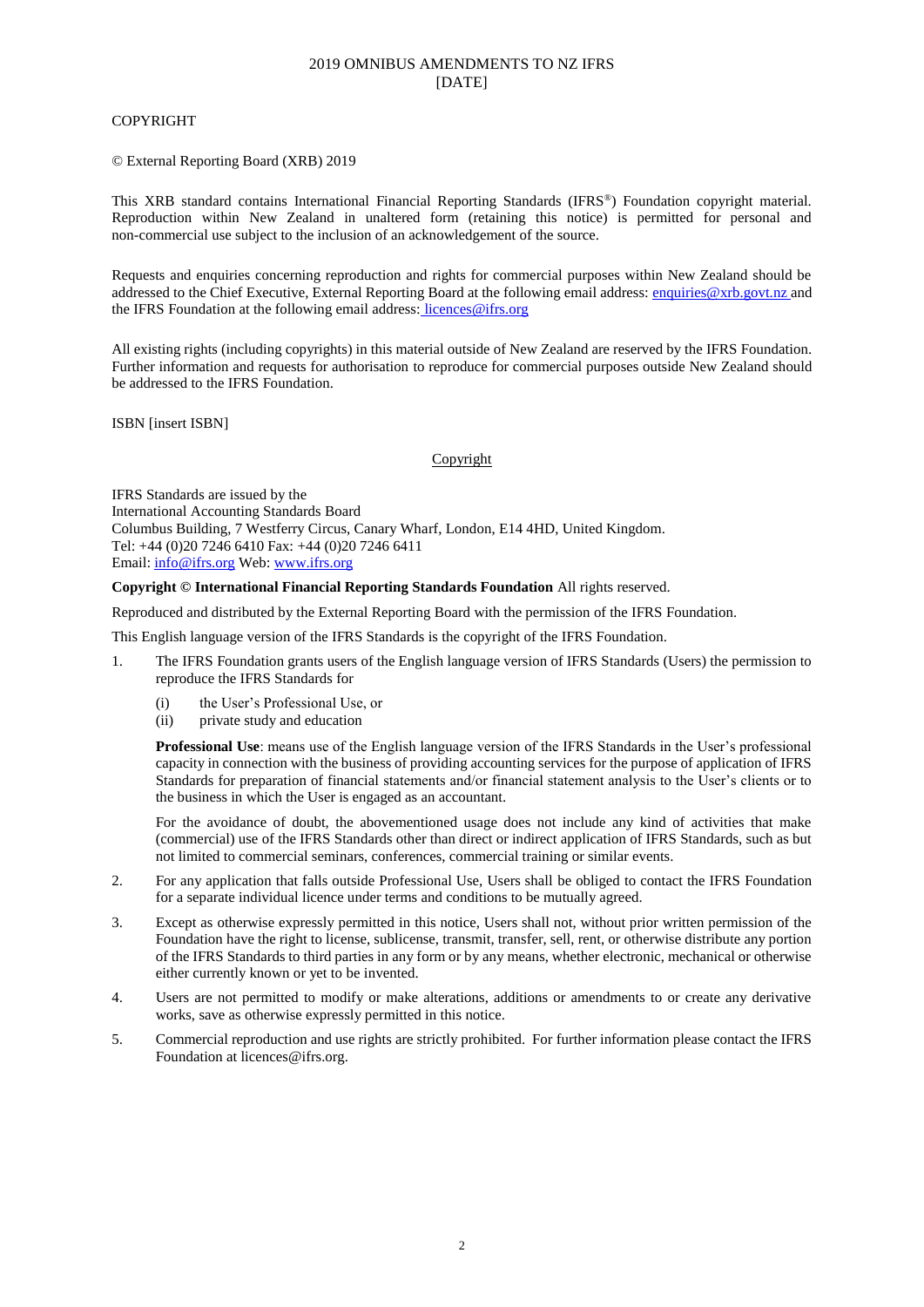The authoritative text of IFRS Standards is that issued by the International Accounting Standards Board in the English language. Copies may be obtained from the IFRS Foundation's Publications Department.

Please address publication and copyright matters in English to: IFRS Foundation Publications Department Columbus Building, 7 Westferry Circus, Canary Wharf, London, E14 4HD, United Kingdom. Tel: +44 (0)20 7332 2730 Fax: +44 (0)20 7332 2749 Email[: publications@ifrs.org](mailto:publications@ifrs.org) Web: [www.ifrs.org](http://www.ifrs.org/)

#### Trade Marks



The IFRS Foundation logo, the IASB logo, the IFRS for SMEs logo, the "Hexagon Device", "IFRS Foundation", "eIFRS", "IAS", "IASB", "IFRS for SMEs", "IASs", "IFRS", "IFRSs", "International Accounting Standards" and "International Financial Reporting Standards", "IFRIC" and "SIC" are **Trade Marks** of the IFRS Foundation.

#### **Disclaimer**

The authoritative text of the IFRS Standards is reproduced and distributed by the External Reporting Board in respect of their application in New Zealand. The International Accounting Standards Board, the Foundation, the authors and the publishers do not accept responsibility for loss caused to any person who acts or refrains from acting in reliance on the material in this publication, whether such loss is caused by negligence or otherwise.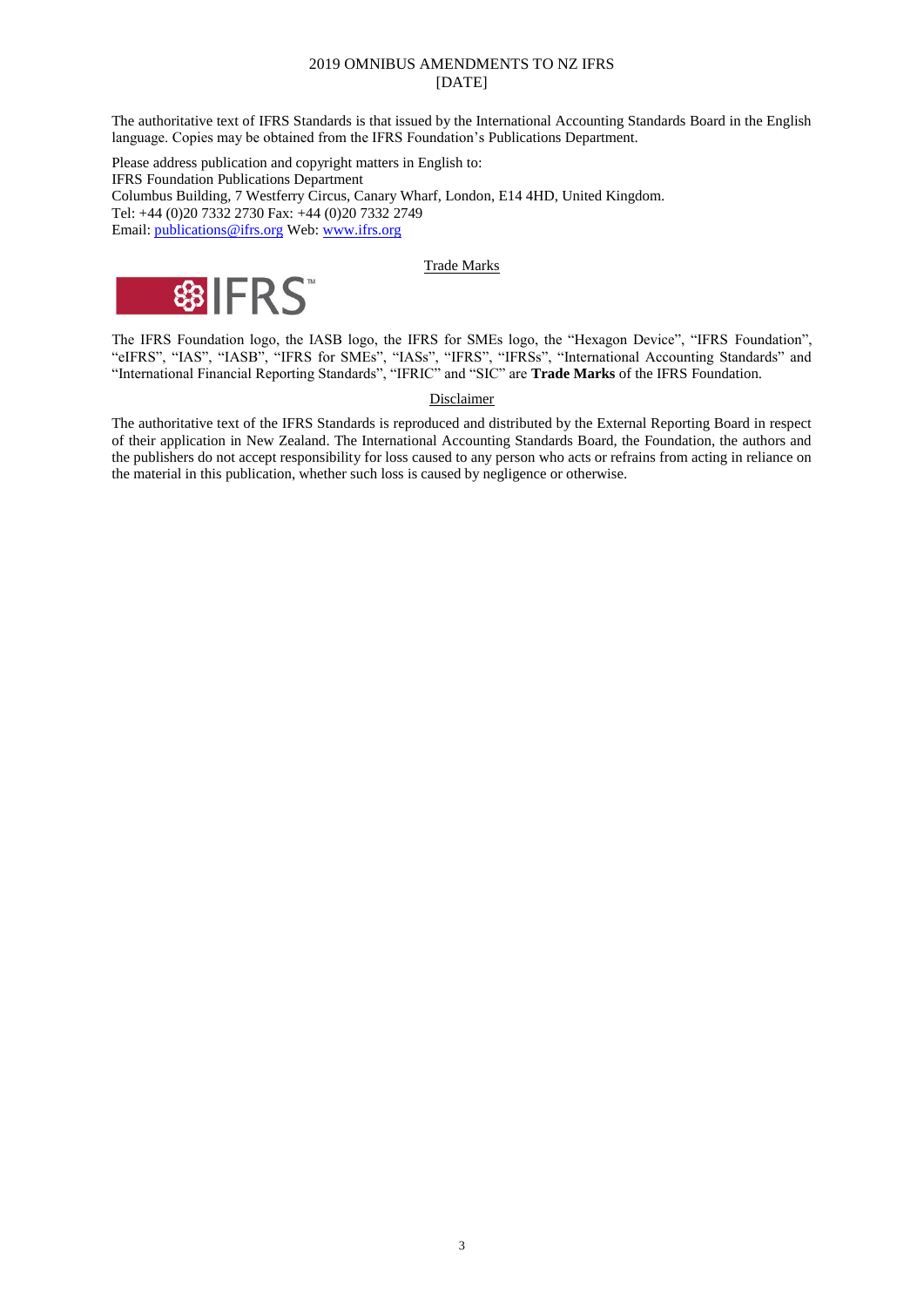### **CONTENTS**

|                                                        |                                                  | page |
|--------------------------------------------------------|--------------------------------------------------|------|
| <b>Part A: Introduction</b>                            |                                                  | 5    |
| Part B: Amendments to NZ IFRS                          |                                                  | 6    |
| <b>Scope</b>                                           |                                                  | 6    |
|                                                        | NZ IFRS 10 Consolidated Financial Statements     | 6    |
| NZ IAS 28 Investments in Associates and Joint Ventures |                                                  | 8    |
|                                                        | <b>FRS-44 New Zealand Additional Disclosures</b> | 8    |
| <b>Part C: Editorial corrections</b>                   |                                                  |      |
| Part D: Effective date                                 |                                                  | 13   |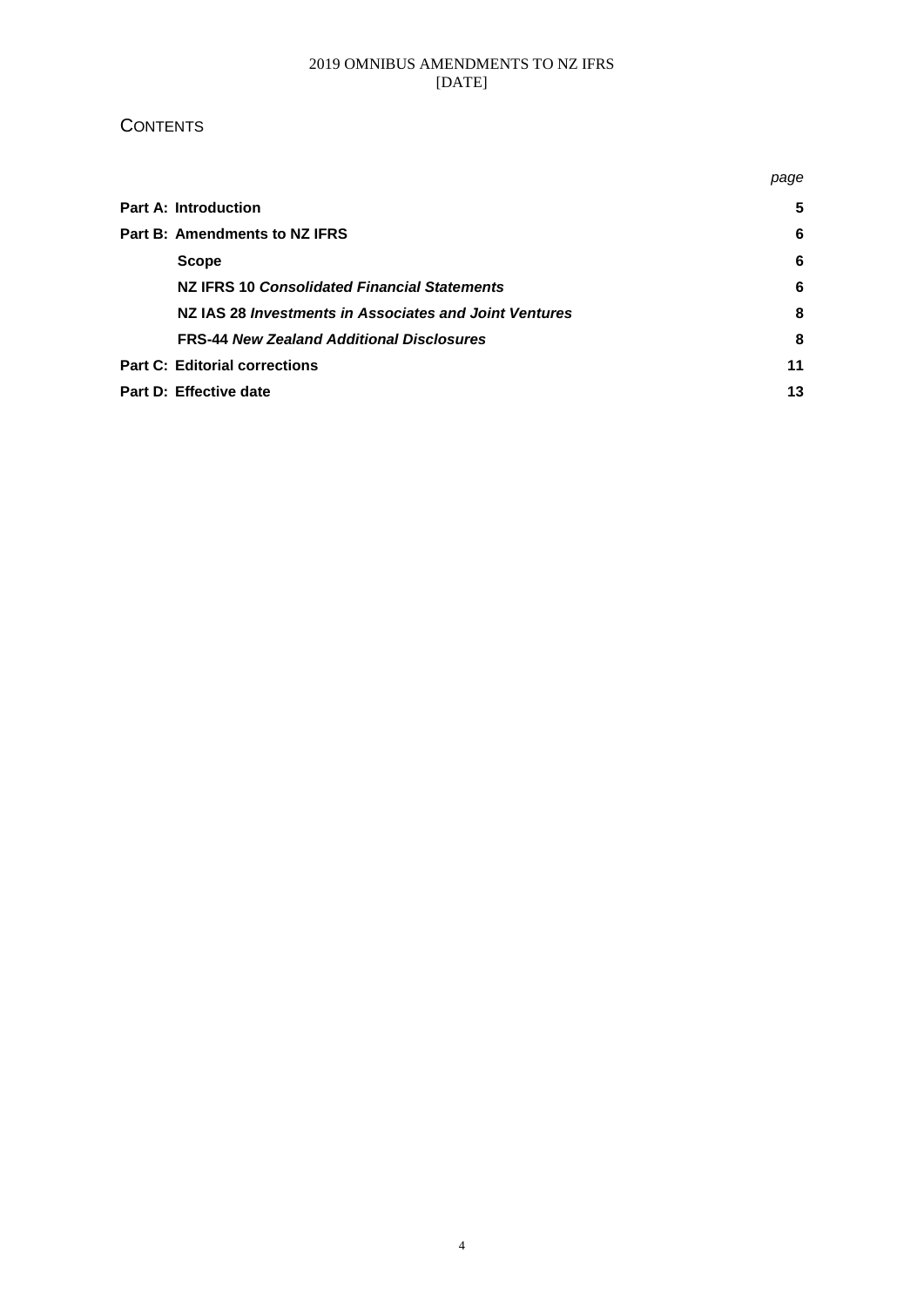## **Part A**

## **Introduction**

This [draft] Standard amends NZ IFRS applied by Tier 1 and Tier 2 for-profit entities as follows.

- (a) Amendments to NZ IFRS 10 *Consolidated Financial Statements* and NZ IAS 28 *Investments in Associates and Joint Ventures* to defer the effective date of the amendments in *Sale or Contribution of Assets between an Investor and its Associate or Joint Venture* (Amendments to NZ IFRS 10 and NZ IAS 28) to annual periods beginning on or after 1 January 2025.
- (b) Amendments to FRS-44 *New Zealand Additional Disclosures* to:
	- (i) require that, if an IFRS has been issued by the IASB but the equivalent NZ IFRS has not yet been issued by the XRB, an entity must disclose the information specified in paragraphs 30 and 31 of NZ IAS 8 *Accounting Policies, Changes in Accounting Estimates and Errors* in relation to that IFRS; and
	- (ii) delete paragraphs 12.1–12.10, which deal with elements in the statement of service performance.
- (c) Editorial corrections to:
	- (i) NZ IFRS 7 *Financial Instruments: Disclosures* to delete two RDR paragraphs that are no longer needed;
	- (ii) NZ IAS 26 *Accounting and Reporting by Retirement Benefit Plans* to update references to legislation;
	- (iii) NZ IAS 39 *Financial Instruments: Recognition and Measurement* to amend effective date paragraphs amended by the IASB as part of the editorial corrections issued in December 2018; and
	- (iv) NZ IFRS 1 *First-time Adoption of New Zealand Equivalents to International Financial Reporting Standards* to incorporate an editorial correction issued by the IASB in February 2019.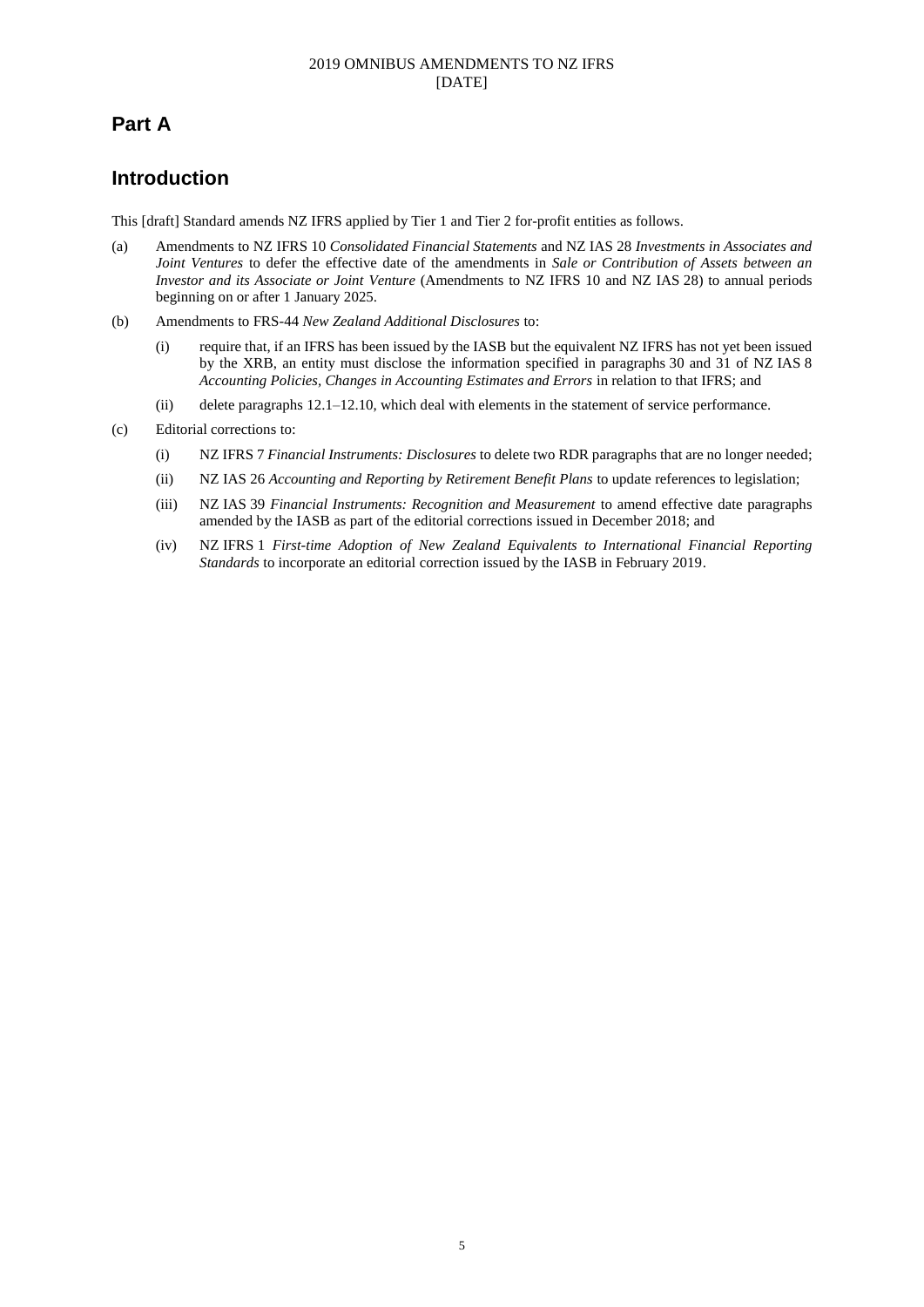## **Part B: Amendments to NZ IFRS**

### **Scope**

**This Standard applies to Tier 1 and Tier 2 for-profit entities.**

## **NZ IFRS 10** *Consolidated Financial Statements*

The footnote to paragraph C1C is amended. New text is underlined and deleted text is struck through.

## **Effective date**

…

C1C *[This paragraph relates to amendments that are not yet effective, and is therefore not included in this Standard.]*<sup>2</sup>

<sup>2</sup> The IASB has deferred the mandatory effective date of *Sale or Contribution of Assets between an Investor and its Associate or Joint Venture* (Amendments to IFRS 10 and IAS 28) indefinitely. The NZASB has initially deferred the effective date of these amendments to 1 January 2020, and subsequently deferred the effective date of these amendments to 1 January 2025.

In Appendix C, paragraph C1C which was originally added by *Sale and Contribution of Assets between and Investor and its Associate or Joint Venture* (Amendments to NZ IFRS 10 and NZ IAS 28) and subsequently amended by *Effective Date of Amendments to NZ IFRS 10 and NZ IAS 28* is further amended and paragraph NZ C1D.2 is added. New text is underlined and deleted text is struck through.

Paragraph C1C has not yet been compiled into NZ IFRS 10 on the XRB website. The paragraph will be compiled into NZ IFRS 10 once the IASB decides the effective date of *Sale or Contribution of Assets between an Investor and it*s *Associate or Joint Venture* (Amendments to IFRS 10 and IAS 28).

## **Effective date**

…

- C1C *Sale or Contribution of Assets between an Investor and its Associate or Joint Venture* (Amendments to NZ IFRS 10 and NZ IAS 28), issued in October 2014, amended paragraphs 25–26 and added paragraph B99A. An entity shall apply those amendments prospectively to transactions occurring in annual periods beginning on or after <del>1 January 2020</del> 1 January 2025. Earlier application is permitted. If an entity applies those amendments earlier, it shall disclose that fact.
- …

NZ C1D.2 *2019 Omnibus Amendments to NZ IFRS*, issued in [date], amended paragraph C1C. An entity shall apply that amendment for annual periods beginning on or after [date]. Earlier application is permitted.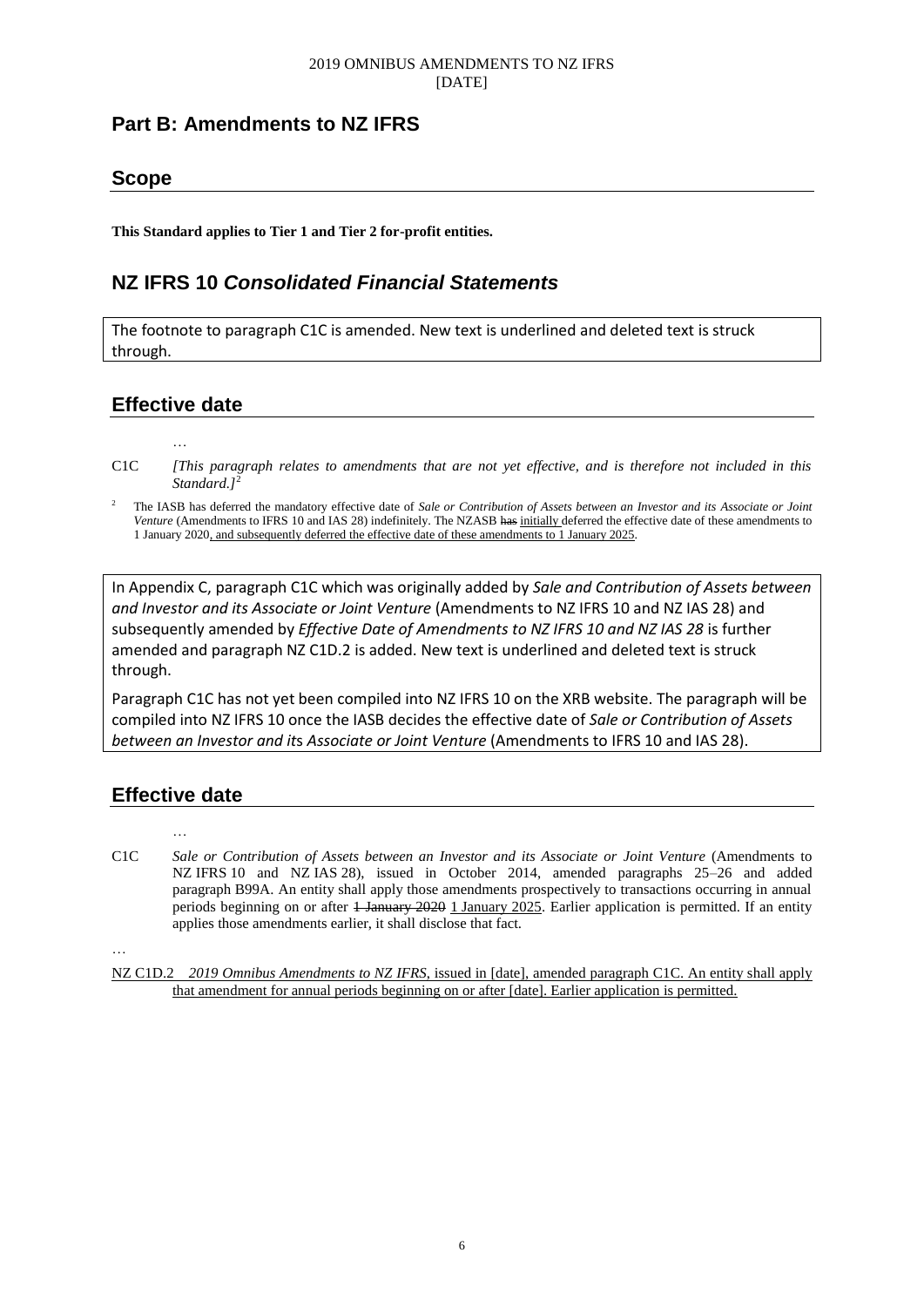Paragraphs BC1 and BC2 are amended and paragraph BC4 is added to the NZASB's Basis for Conclusions on NZ IFRS 10. New text is underlined and deleted text is struck through.

## **NZASB Basis for Conclusions on NZ IFRS 10**

*This Basis for Conclusions accompanies, but is not part of, NZ IFRS 10.*

- BC1 The New Zealand Accounting Standards Board (NZASB) issued this amending standard *Effective Date of Amendments to NZ IFRS 10 and NZ IAS 28* based on *Effective Date of Amendments to IFRS 10 and IAS 28* as issued by the IASB in December 2015. The IASB's amending standard deferred indefinitely the effective date of *Sale or Contribution of Assets Between an Investor and its Associate or Joint Venture* (Amendments to IFRS 10 and IAS 28) issued in October 2014. The IASB deferred the effective date of these amendments pending the completion of its equity accounting project.
- BC2 The Financial Reporting Act 2013 requires all accounting standards issued in New Zealand to have an effective date. The NZASB has therefore determined that the *Effective Date of Amendments to NZ IFRS 10 and NZ IAS 28* should be effective for annual periods beginning on or after 1 January 2020. The NZASB considered that this date would satisfy New Zealand's legislative requirements and provided an appropriate period for the IASB to complete its equity accounting project. If the IASB continues to defer the effective date of *Sale or Contribution of Assets Between an Investor and its Associate or Joint Venture* (Amendments to IFRS 10 and IAS 28) beyond annual periods beginning on or after 1 January 2020, the NZASB will reassess the effective date of these amendments in New Zealand.
- BC3 In all other respects *Effective Date of Amendments to NZ IFRS 10 and NZ IAS 28* is consistent with *Effective Date of Amendments to IFRS 10 and IAS 28.*
- BC4 *2019 Omnibus Amendments to NZ IFRS* subsequently deferred the effective date of *Sale or Contribution of Assets Between an Investor and its Associate or Joint Venture* (Amendments to NZ IFRS 10 and NZ IAS 28) to annual periods beginning on or after 1 January 2025.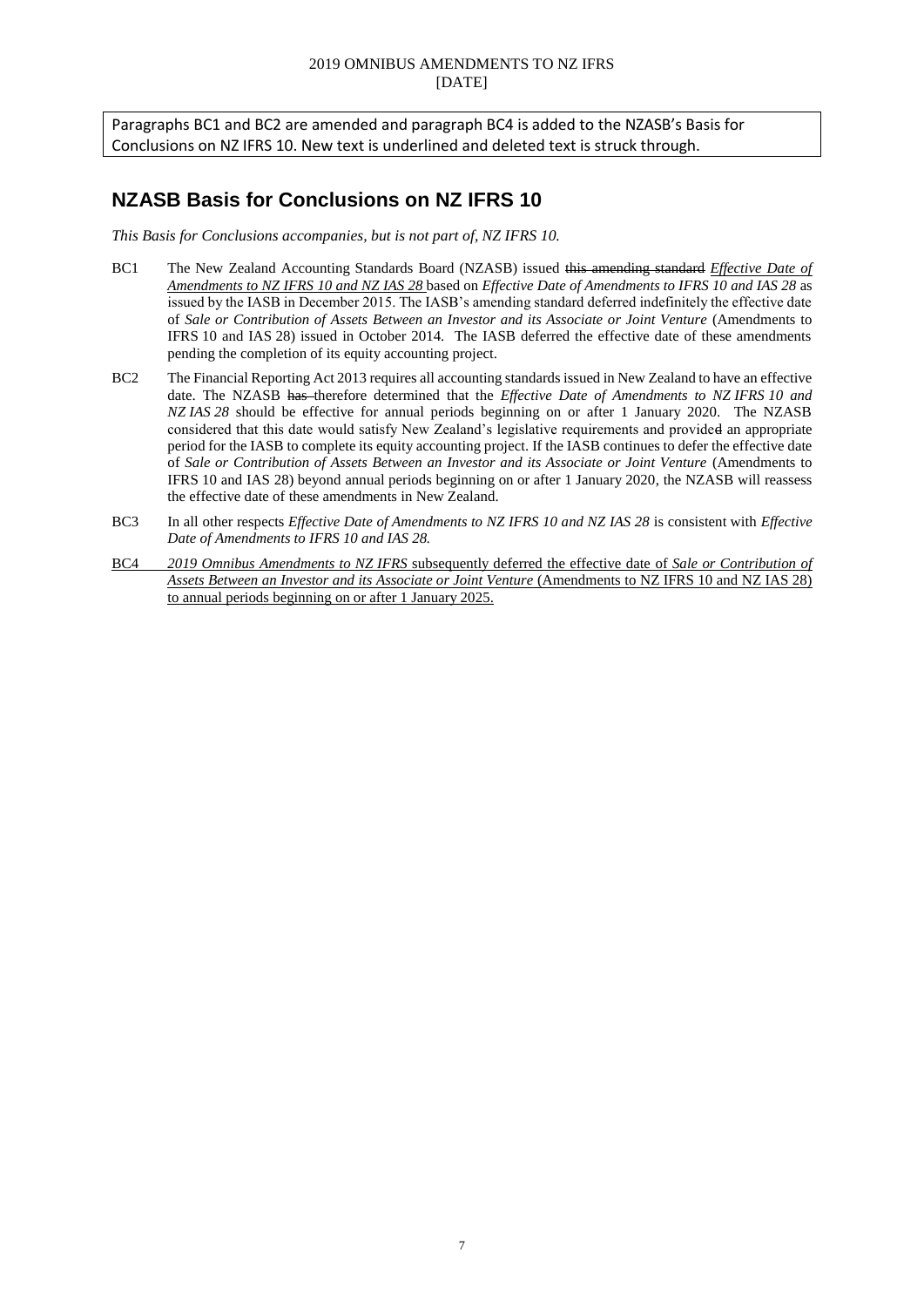## **NZ IAS 28** *Investments in Associates and Joint Ventures*

The footnote to paragraph 45C is amended. New text is underlined and deleted text is struck through.

### **Effective date and transition**

- 45C *[This paragraph relates to amendments that are not yet effective, and is therefore not included in this Standard.]*<sup>1</sup>
- <sup>1</sup> The IASB has deferred the mandatory effective date of *Sale or Contribution of Assets between an Investor and its Associate or Joint Venture* (Amendments to IFRS 10 and IAS 28) indefinitely. The NZASB has initially deferred the effective date of these amendments to 1 January 2020, and subsequently deferred the effective date of these amendments to 1 January 2025.

Paragraph 45C which was originally added by *Sale and Contribution of Assets between and Investor and its Associate or Joint Venture* (Amendments to NZ IFRS 10 and NZ IAS 28) and subsequently amended by *Effective Date of Amendments to NZ IFRS 10 and NZ IAS 28* is further amended and paragraph NZ 45K.1 is added. New text is underlined and deleted text is struck through.

Paragraph 45C has not yet been compiled into NZ IAS 28 on the XRB website. The paragraph will be compiled into NZ IAS 28 once the IASB decides the effective date of *Sale or Contribution of Assets between an Investor and it*s *Associate or Joint Venture* (Amendments to IFRS 10 and IAS 28).

## **Effective date**

…

…

- … 45C *Sale or Contribution of Assets between an Investor and its Associate or Joint Venture* (Amendments to NZ IFRS 10 and NZ IAS 28), issued in October 2014, amended paragraphs 28 and 30 and added paragraphs 31A–31B. An entity shall apply those amendments prospectively to the sale or contribution of assets occurring in annual periods beginning on or after 1 January 2020 1 January 2025. Earlier application is permitted. If an entity applies those amendments earlier, it shall disclose that fact.
	- NZ 45K.1 *2019 Omnibus Amendments to NZ IFRS*, issued in [date], amended paragraph 45C. An entity shall apply that amendment for annual periods beginning on or after [date]. Earlier application is permitted.

## **FRS-44** *New Zealand Additional Disclosures*

Paragraph 6.1 and the related heading and paragraph 19 are added and paragraphs 12.1–12.10 and their related heading are deleted. New text is underlined and deleted text is struck through.

## **Disclosures**

…

## **IFRS issued but not yet effective**

- …
- **\*6.1 When an IFRS has been issued by the International Accounting Standards Board but the equivalent NZ IFRS has yet to be issued by the XRB, an entity must disclose the information specified in**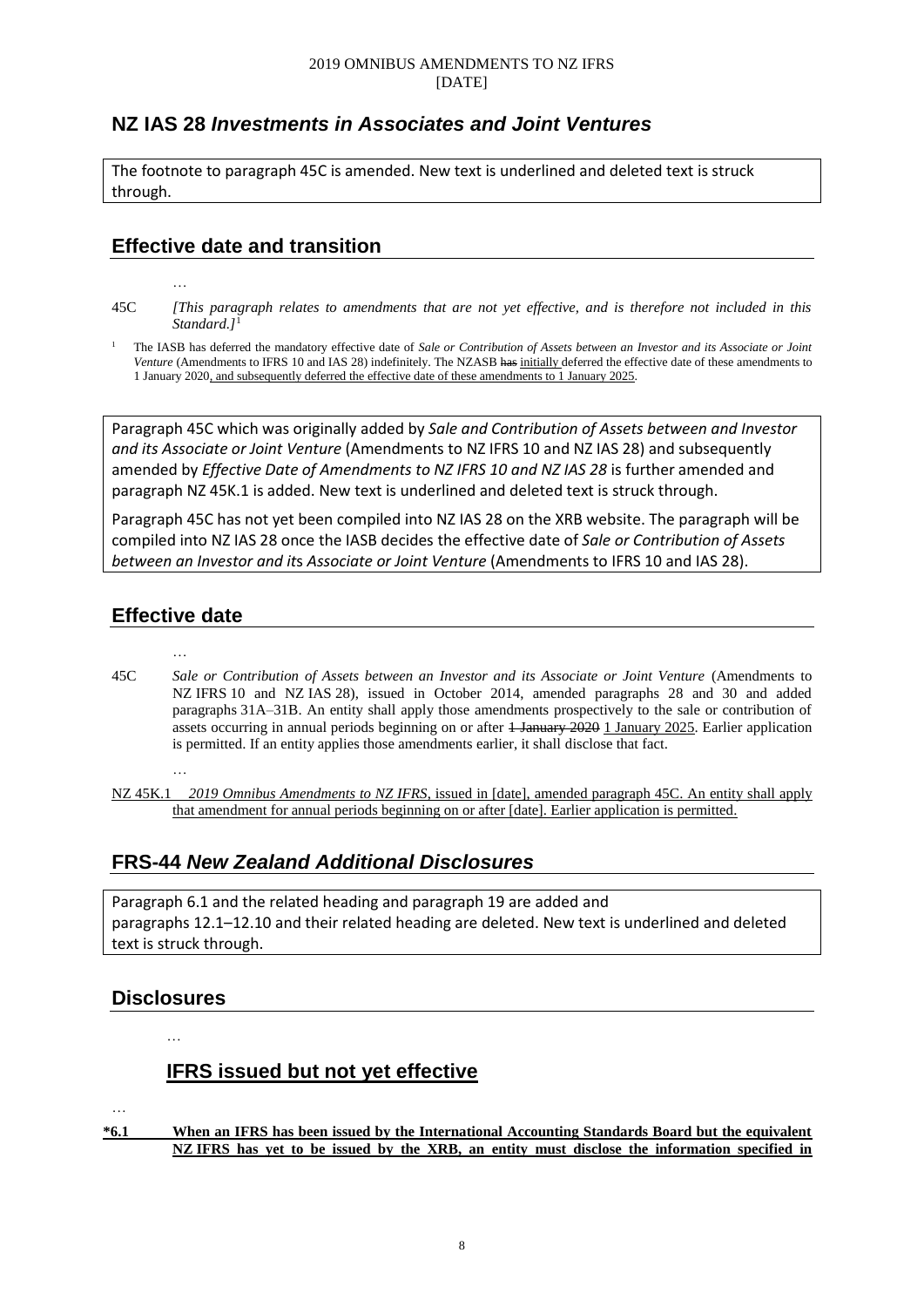**paragraphs 30 and 31 of NZ IAS 8** *Accounting Policies, Changes in Accounting Estimates and Errors* **in relation to that IFRS.**

…

### **Elements in the statement of service performance**

- 12.1–12.10 [Deleted]Where a statement of service performance is presented it shall describe and disclose the *outputs* of an entity. Similar individual outputs may be aggregated.
- 12.2 This Standard refers to the statement in paragraph 12.1 as a "statement of service performance". The statement might, however, be differently named in legislation. The aim of such statements, by whatever name called, remains the providing of:

(a) narrative and statistics on the entity's performance in supplying goods and services; and

(b) information on the effects on the community of the entity's existence and operations.

12.3 An entity not required by legislation to prepare a statement of service performance is encouraged to include a statement of service performance in its financial statements where:

(a) the entity receives significant revenue intended to benefit third parties without giving reciprocal benefit or consideration to the party providing the revenue; or

- (b) the entity has non-financial objectives of such importance that non-financial performance reporting is significant to users of the financial statements.
- 12.4 The elements of service performance are *inputs*, outputs and *outcomes*. Where relevant and appropriate for users of the entity's financial report, each output disclosed in the statement of service performance is to be described in terms of the output's:
	- $(a)$  quantity;
	- $(b)$  quality;
	- $(e)$  time; and
	- (d) location.

The cost of each output is to be described and disclosed.

- 12.5 The information used to describe service performance is to be selected so as to provide a complete description of delivery of each output (or aggregation of outputs) reported, but without undue emphasis on easily measured dimensions, and without resulting in an overload of only partially relevant statistics.
- 12.6 For each output disclosed in a statement of service performance, where practical and appropriate, the outcome(s) to which the output is intended to contribute is to be disclosed.
- 12.7 The statement of service performance shall present both projected service performance and actual service performance.
- 12.8 Projected service performance is described by presenting projected outputs at the beginning of the period which an entity aimed to produce by the end of the period. These projected outputs will often be derived from the annual or corporate plan.
- 12.9 To report the degree of success in achieving objectives, it is necessary to present both projected and actual results together with full disclosures of any changes in objectives during the period.
- 12.10 Actual and projected service performance are to be reported consistently with one another. The information is to be sufficiently specific for performance to be assessed.

### **Effective date**

…

19 *2019 Omnibus Amendments to NZ IFRS*, issued in [date], added paragraph 6.1 and the related heading and deleted paragraphs 12.1–12.10. An entity shall apply those amendments for annual periods beginning on or after [date]. Earlier application is permitted.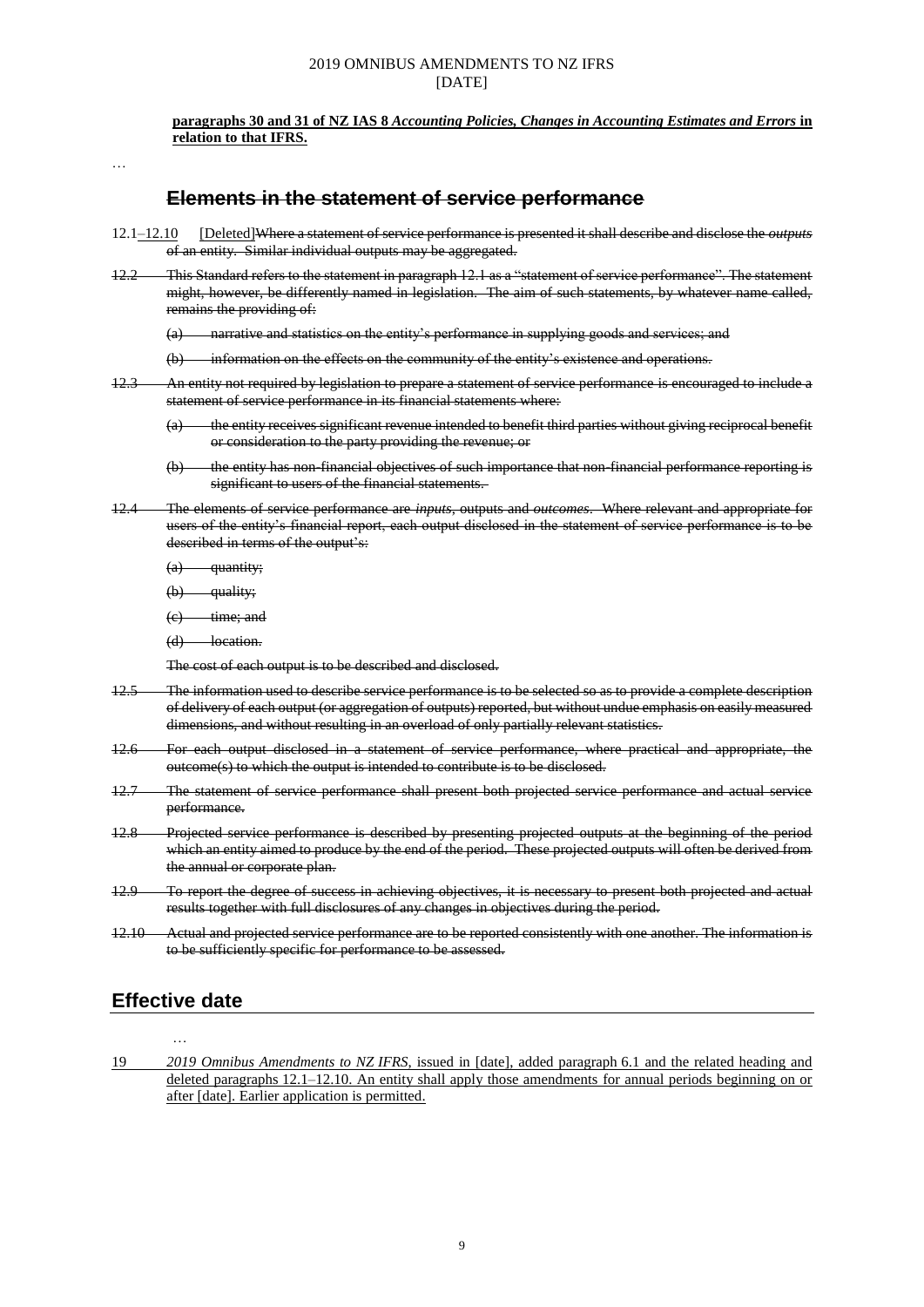An NZASB Basis for Conclusions is added to FRS-44.

## **NZASB Basis for Conclusions on FRS-44** *New Zealand Additional Disclosures*

*This Basis for Conclusions accompanies, but is not part of, FRS-44.*

## **Introduction**

BC1 This Basis for Conclusions summarises the New Zealand Accounting Standards Board's (NZASB's) considerations in amending FRS-44. The FRSB Basis for Conclusions on FRS-44 sets out the matters considered when FRS-44 was first issued in 2011.

## **2019 Omnibus amendments to NZ IFRS**

### **IFRS issued but not yet effective**

- BC2 Although the NZASB considers and issues the New Zealand equivalent to a new IFRS as soon as possible after the IASB issues the standard, the NZASB acknowledged that there may be times when an entity's reporting date falls between the date of the IASB issuing the IFRS and the NZASB issuing the equivalent NZ IFRS. Under these circumstances, a Tier 1 for-profit entity applying NZ IFRS would not be able to assert compliance with IFRSs unless it made the disclosures required by paragraphs 30 and 31 of IAS 8 in addition to the disclosures required by NZ IAS 8.
- BC3 To ensure that Tier 1 for-profit entities applying NZ IFRS are able to simultaneously assert compliance with IFRSs, *2019 Omnibus Amendments to NZ IFRS* added paragraph 6.1 to require that, if an IFRS has been issued by the IASB but the equivalent NZ IFRS has not yet been issued by the XRB, an entity is required to disclose the information in paragraphs 30 and 31 of NZ IAS 8 in relation to that IFRS.

### **Elements of service performance**

- BC4 When FRS-44 was first issued in 2011 it specified the elements of a statement of service performance and required that a for-profit entity presenting a statement of service performance describe and disclose its outputs. In 2019 the NZASB deleted this section of FRS-44 (paragraphs 12.1–12.10) for the following reasons.
	- (a) The requirements in FRS-44 are no longer consistent with the legislative requirements for some public sector entities to establish and report against targets and performance measures. The relevant legislation is now less prescriptive regarding the terminology to be used by an entity in reporting targets and performance measures.
	- (b) In addition, the requirements in FRS-44 are no longer consistent with the requirements in the PBE Standard dealing with service performance reporting. PBE FRS 48 *Service Performance Reporting* (issued in 2017) establishes principles and requirements for Tier 1 and 2 public benefit entities to present service performance information, but does not require that the terms inputs, outputs and outcomes be used.

A footnote to paragraph BC22 of the FRSB's Basis for Conclusions is added.

## **Elements of statements of service performance (paragraphs 12.1–12.10)**

- BC22 The FRSB has retained the guidance relating to the elements of statements of service performance because statements of service reporting are a unique feature of New Zealand's financial reporting environment.<sup>\*</sup>
	- \* *2019 Omnibus Amendments to NZ IFRS*, issued in [date], deleted paragraphs 12.1–12.10 (see NZASB Basis for Conclusions paragraph BC8).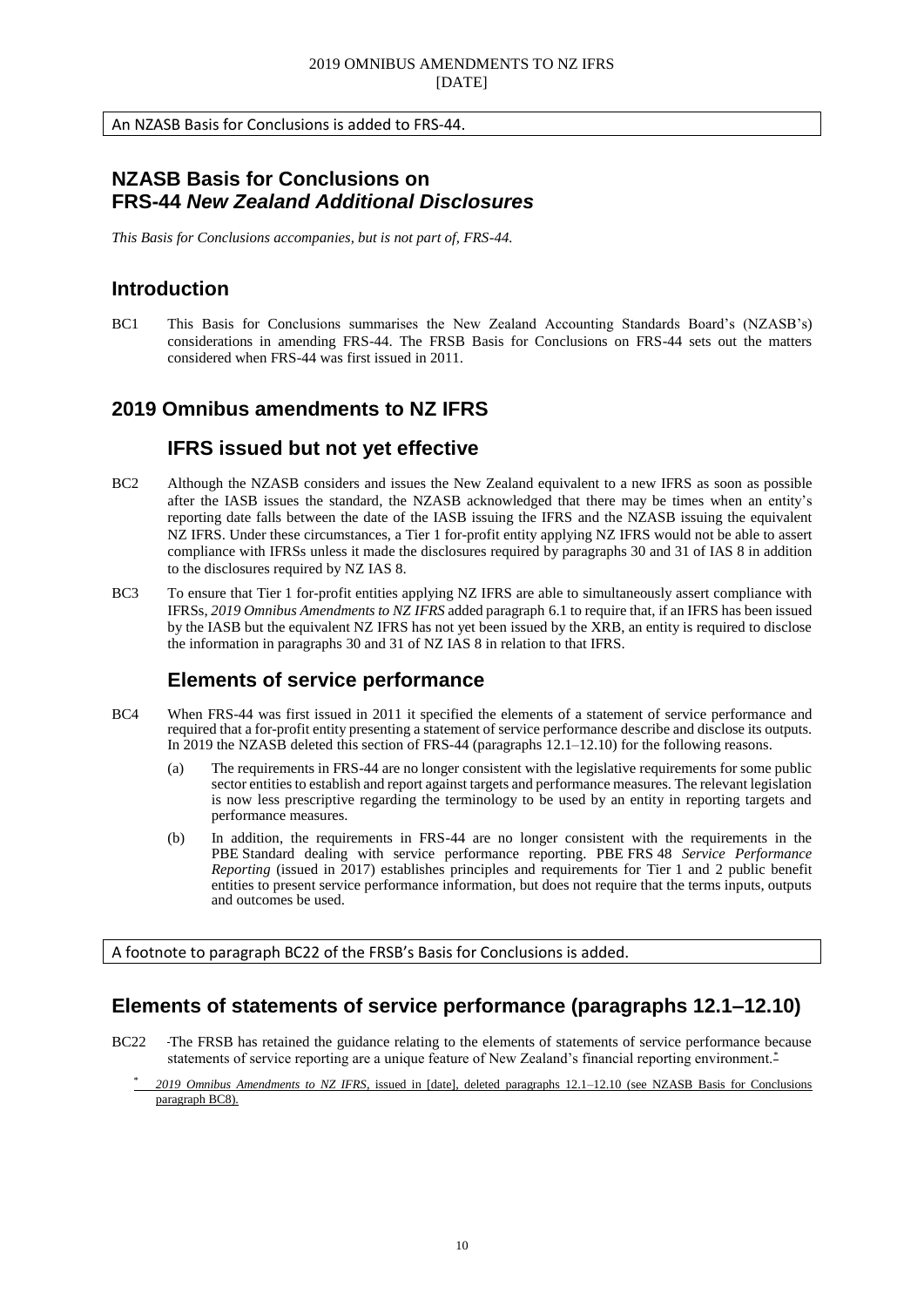## **Part C: Editorial corrections**

## **NZ IFRS 7** *Financial Instruments: Disclosures*

Paragraphs RDR 8.2 and RDR 23.1 are deleted. New text is underlined and deleted text is struck through. Paragraphs 8, RDR 8.1 and 23 are not amended but are shown for context.

## **Statement of financial position**

### **Categories of financial assets and financial liabilities**

8 The carrying amounts of each of the following categories, as specified in NZ IFRS 9, shall be disclosed either in the statement of financial position or in the notes:

- \*(a) financial assets measured at fair value through profit or loss, showing separately (i) those designated as such upon initial recognition or subsequently in accordance with paragraph 6.7.1 of NZ IFRS 9 and (ii) those mandatorily measured at fair value through profit or loss in accordance with NZ IFRS 9.
- $(b)$ – $(d)$  [deleted by IASB]
- \*(e) financial liabilities at fair value through profit or loss, showing separately (i) those designated as such upon initial recognition or subsequently in accordance with paragraph 6.7.1 of NZ IFRS 9 and (ii) those that meet the definition of held for trading in NZ IFRS 9.
- (f) financial assets measured at amortised cost.
- (g) financial liabilities measured at amortised cost.
- (h) financial assets measured at fair value through other comprehensive income, showing separately (i) financial assets that are measured at fair value through other comprehensive income in accordance with paragraph 4.1.2A of NZ IFRS 9; and (ii) investments in equity instruments designated as such upon initial recognition in accordance with paragraph 5.7.5 of NZ IFRS 9.
- RDR 8.1 A Tier 2 entity shall disclose, either in the statement of financial position or in the notes, the carrying amounts of (i) financial assets measured at fair value through profit or loss and (ii) financial liabilities measured at fair value through profit or loss.
- RDR 8.2 A Tier 2 entity is not required to make the separate disclosure required by paragraph 8(e).

…

### *The amount, timing and uncertainty of future cash flows*

- 23 [Deleted by IASB]
- RDR 23.1A Tier 2 entity is required to show only the total amount of cash flow hedges reclassified from equity and included in profit or loss for the period in accordance with paragraph 23(d).

## **NZ IAS 26** *Accounting and Reporting by Retirement Benefit Plans*

Paragraph NZ 36.1 and the footnote to paragraph 27 are amended. New text is underlined and deleted text is struck through.

## **Frequency of actuarial valuations**

- 27 In many countries, actuarial valuations are not obtained more frequently than every three years. If an actuarial valuation has not been prepared at the date of the financial statements, the most recent valuation is used as a base and the date of the valuation disclosed.<sup> $+$ </sup>
- The Superannuation Schemes Act 1989 Financial Markets Conduct Act 2013 contains requirements regarding the frequency of actuarial examinations of registered superannuation schemes.

...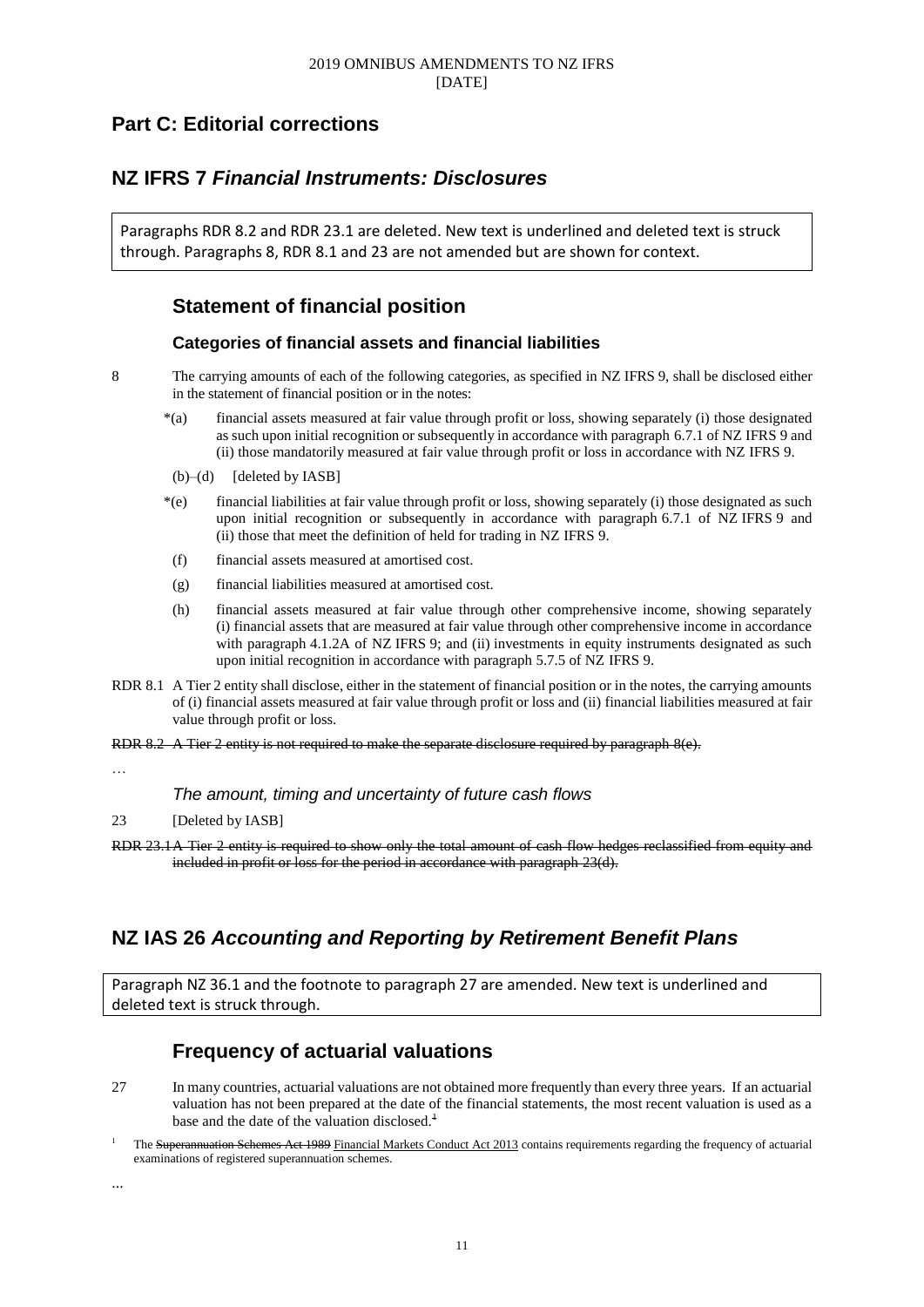#### **Defined Benefit Plans – Summary of Actuarial Report**

NZ 36.1 In addition to the information required by paragraph 36, the financial statements of a defined benefit plan shall also have appended to them or shall include by a way of note, a summary of the most recent actuarial report prepared for the plan in accordance with the requirements of the Superannuation Schemes Act 1989 Financial Markets Conduct Act 2013, or an equivalent report for unregistered plans. That summary shall include:

(a) …

### **NZ IFRS 1** *First-time Adoption of New Zealand Equivalents to International Financial Reporting Standards*

In Appendix D, paragraph D1(o) is deleted. New text is underlined and deleted text is struck through.

### **Appendix D**

### **Exemptions from other NZ IFRSs**

*This appendix is an integral part of the Standard.*

D1 An entity may elect to use one or more of the following exemptions:

- …
- (o) [deleted by IASB] transfers of assets from customers (paragraph D24);
- …

### **NZ IAS 39** *Financial Instruments: Recognition and Measurement*

Paragraph 103U is amended and paragraph 103A is deleted. New text is underlined and deleted text is struck through.

### **Effective date and transition**

103 …

103A [Deleted by IASB]An entity shall apply the amendment in paragraph 2(j) for annual periods beginning on or after 1 January 2006. If an entity applies NZ IFRIC 5 *Rights to Interests arising from Decommissioning, Restoration and Environmental Rehabilitation Funds* for an earlier period, this amendment shall be applied for that earlier period.

…

103U NZ IFRS 9, as issued in September 2014, amended …and deleted paragraphs 1, 4–7, 10–70, 79, 103A, 103B, 103D, …

…